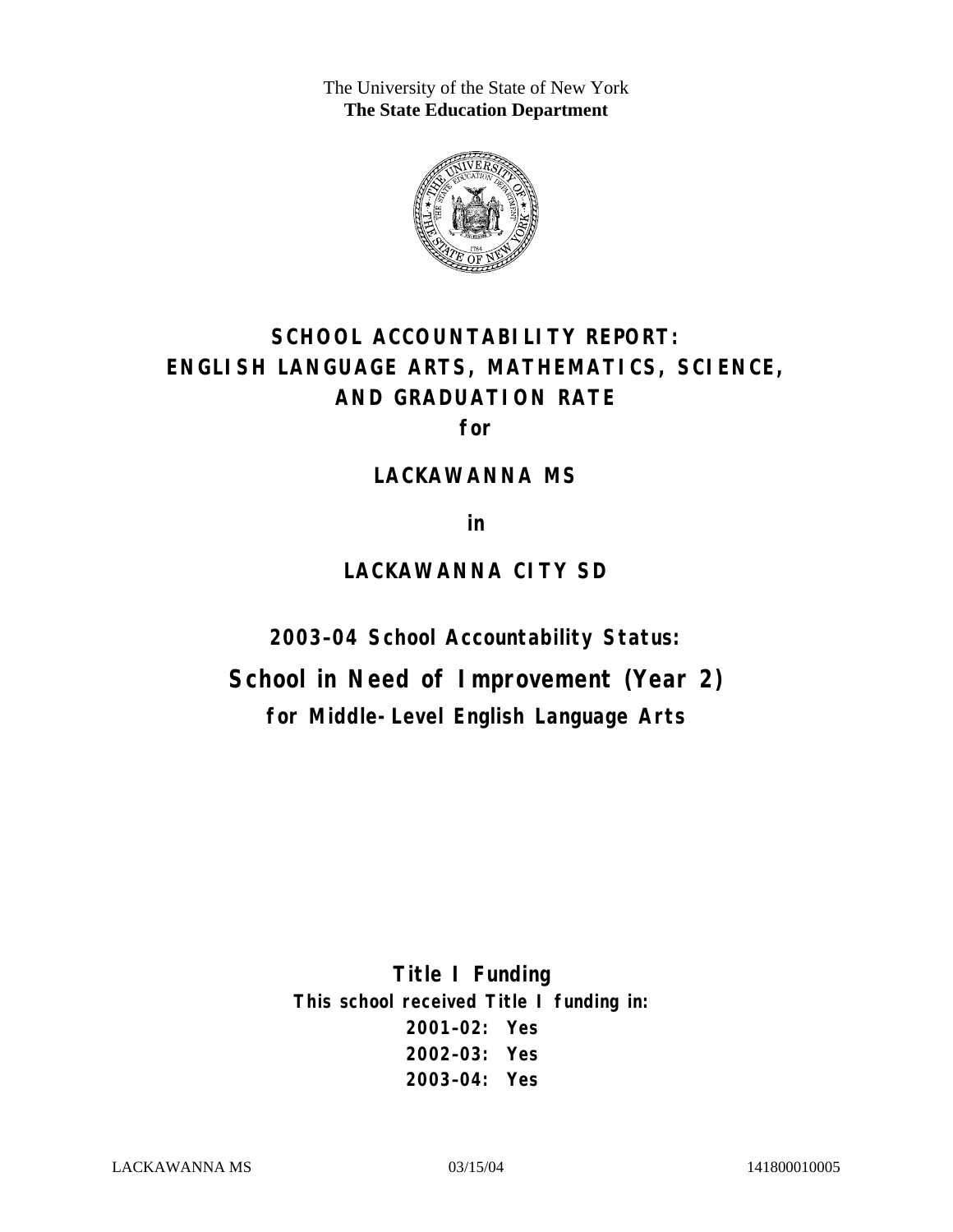#### **District/School Accountability Status Categories**

The list below defines the district or school status categories under New York State's district and school accountability system, which is divided into a Federal Title I component and a State component. A district or school that does not receive Title I funding in a school year does not have a federal status in that year. Schools receiving Title I funds that are not in good standing must provide school choice for their students; those in need of improvement year 2 and beyond must also provide Supplemental Education Services to eligible students. Other consequences for districts and schools not in good standing can be found at: www.emsc.nysed.gov/deputy/nclb/accountability/siinfo.htm. To be removed from any improvement status, a district or school must make Adequate Yearly Progress (AYP) for two consecutive years, or in the case of a School Under Registration Review, achieve the performance targets established for the school by the Commissioner.

**District/School in Good Standing:** A district or school is considered to be in good standing if it has not been identified as a District or School in Need of Improvement, Requiring Corrective Action, Planning for Restructuring, or Requiring Academic Progress, or as a School Under Registration Review.

**District/School Requiring Academic Progress:** Under the State component of New York's accountability system, a district or school that did not make AYP in the same grade and subject for two consecutive years is considered a School Requiring Academic Progress (Year 1) the following year. In each succeeding year that the school fails to make AYP, the year designation is incremented by one.

**District/School in Need of Improvement (Year 1):** A district or school that has not made AYP for two consecutive years in the same grade or subject while receiving Title I funds is considered a District/School in Need of Improvement (Year 1) the following year.

**District/School in Need of Improvement (Year 2):** A District or School in Need of Improvement (Year 1) that does not make AYP in the grade or subject for which it was identified while receiving Title I funds is considered a District or School in Need of Improvement (Year 2) the following year.

**District/School Requiring Corrective Action:** A District or School in Need of Improvement (Year 2) that does not make AYP in the grade or subject for which it was identified while receiving Title I funds is considered a District or School Requiring Corrective Action the following year.

**District/School Planning for Restructuring:** A District or School Requiring Corrective Action that does not make AYP in the grade or subject for which it was identified while receiving Title I funds is considered a District or School Planning for Restructuring the following year.

**School Under Registration Review (SURR):** Schools that are farthest from the State standard and have been determined by the Commissioner to be most in need of improvement are Schools Under Registration Review. These schools must achieve performance targets specified by the Commissioner of Education in their area(s) of identification within a prescribed timeframe or risk having their registration revoked by the Board of Regents.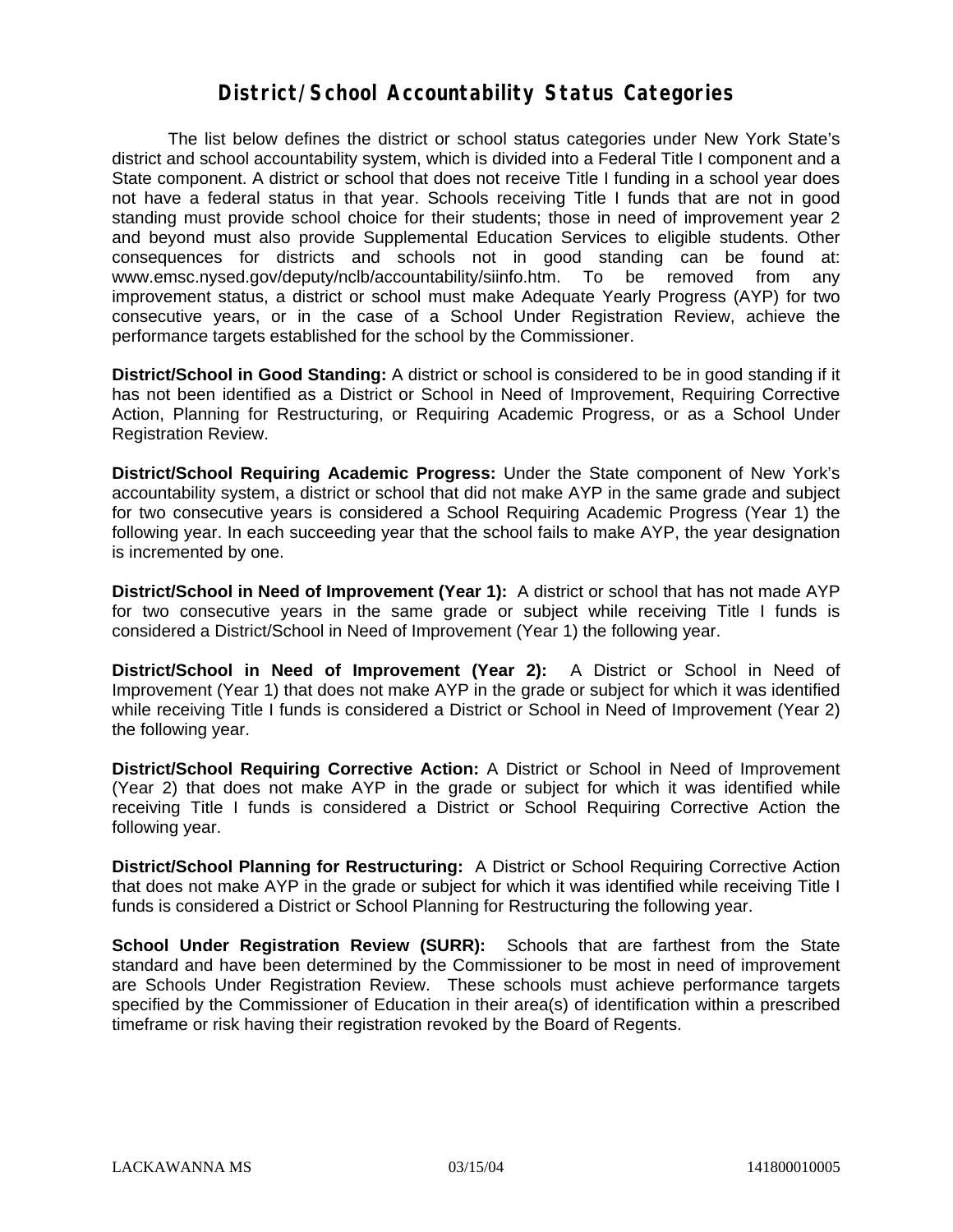## **Middle-Level English Language Arts**

Definitions of terms, such as Performance Index and Effective Annual Measurable Objective (AMO), are in the glossary, which is the last page of this report.

**For a school to make Adequate Yearly Progress (AYP) in 2002–03, every accountability group must make AYP.** 

**For an accountability group to make AYP in 2002–03, it must** 

- 1. meet the 95 percent participation requirement (*2002–03 Participation*), *and*
- 2. *either* meet its Effective AMO *or* make safe harbor (*2002–03 Performance* and *Standards*).

To meet the participation requirement, 95 percent of the grade 8 enrollment in each accountability group with 40 or more students must

be tested. To meet the Effective AMO, the Performance Index for each group with 30 or more continuously enrolled students must equal or exceed the Effective AMO. To make safe harbor, the Performance Index of each of these groups must equal or exceed its ELA safe harbor target *and* the group must meet the middle-level science qualification for safe harbor. (See the middle-level science page of this report for further information on meeting the science qualification for safe harbor.)

*ELA Safe Harbor Targets:* The middle-level *2002–03* ELA Safe Harbor Target is calculated by using the following equation: 2001–02 PI + (200  $-$  the 2001–02 PI)  $\times$  0.10. The 2003–04 ELA Safe Harbor Target is  $\,$ calculated by using the following equation:  $2002-03$  PI +  $(200 -$  the 2002–03 PI)  $\times$  0.10. The 2003–04 target is provided for groups whose PI was below the Effective AMO in 2002–03.

| <b>Accountability Group</b>       | 2002-03 Participation |                                    | 2002-03 Performance*                                    |                      | 2002-03 Standards |                                     |                                                           |                                                       | 2003-04                                           |
|-----------------------------------|-----------------------|------------------------------------|---------------------------------------------------------|----------------------|-------------------|-------------------------------------|-----------------------------------------------------------|-------------------------------------------------------|---------------------------------------------------|
|                                   | Grade 8<br>Enrollment | Percent of<br>Enrollment<br>Tested | Count of<br>Continuously<br>Enrolled<br><b>Students</b> | Performance<br>Index | Effective<br>AMO  | <b>ELA Safe</b><br>Harbor<br>Target | Met the<br>Science<br>Qualification<br>for Safe<br>Harbor | <b>Made</b><br>AYP in<br><b>ELA</b> in<br>$2002 - 03$ | <b>ELA Safe</b><br><b>Harbor</b><br><b>Target</b> |
| <b>All Students</b>               | 160                   | 99%                                | 154                                                     | 123                  | 99                |                                     |                                                           | <b>Yes</b>                                            |                                                   |
| <b>Students with Disabilities</b> | 29                    |                                    | 28                                                      |                      |                   |                                     |                                                           |                                                       |                                                   |
| American Indian/Alaskan Native    |                       |                                    |                                                         |                      |                   |                                     |                                                           |                                                       |                                                   |
| <b>Black</b>                      | 33                    |                                    | 32                                                      | 81                   | 90                | 88                                  | Yes                                                       | <b>No</b>                                             | 93                                                |
| Hispanic                          | 14                    |                                    | 12                                                      |                      |                   |                                     |                                                           |                                                       |                                                   |
| Asian or Pacific Islander         |                       |                                    |                                                         |                      |                   |                                     |                                                           |                                                       |                                                   |
| White                             | 111                   | 100%                               | 108                                                     | 133                  | 97                |                                     |                                                           | <b>Yes</b>                                            |                                                   |
| <b>Limited English Proficient</b> | 8                     |                                    | 8                                                       |                      |                   |                                     |                                                           |                                                       |                                                   |
| Economically Disadvantaged        | 105                   | 99%                                | 99                                                      | 116                  | 97                |                                     |                                                           | <b>Yes</b>                                            |                                                   |
| <b>Final AYP Determination</b>    |                       |                                    |                                                         |                      |                   |                                     |                                                           | <b>No</b>                                             |                                                   |

\*For schools with fewer than 30 continuously enrolled tested students in 2002–03, data for 2001–02 and 2002–03 were combined to determine counts and PIs.

\*\*Groups with a "\*\*" are not required to meet the science qualification for safe harbor to make safe harbor in English and mathematics because fewer than 30 students in the group were administered the science test.

**State accountability status in middle-level English language arts: School Requiring Academic Progress Year 2** 

Title I accountability status in middle-level English language arts: School In Need of Improvement Year 2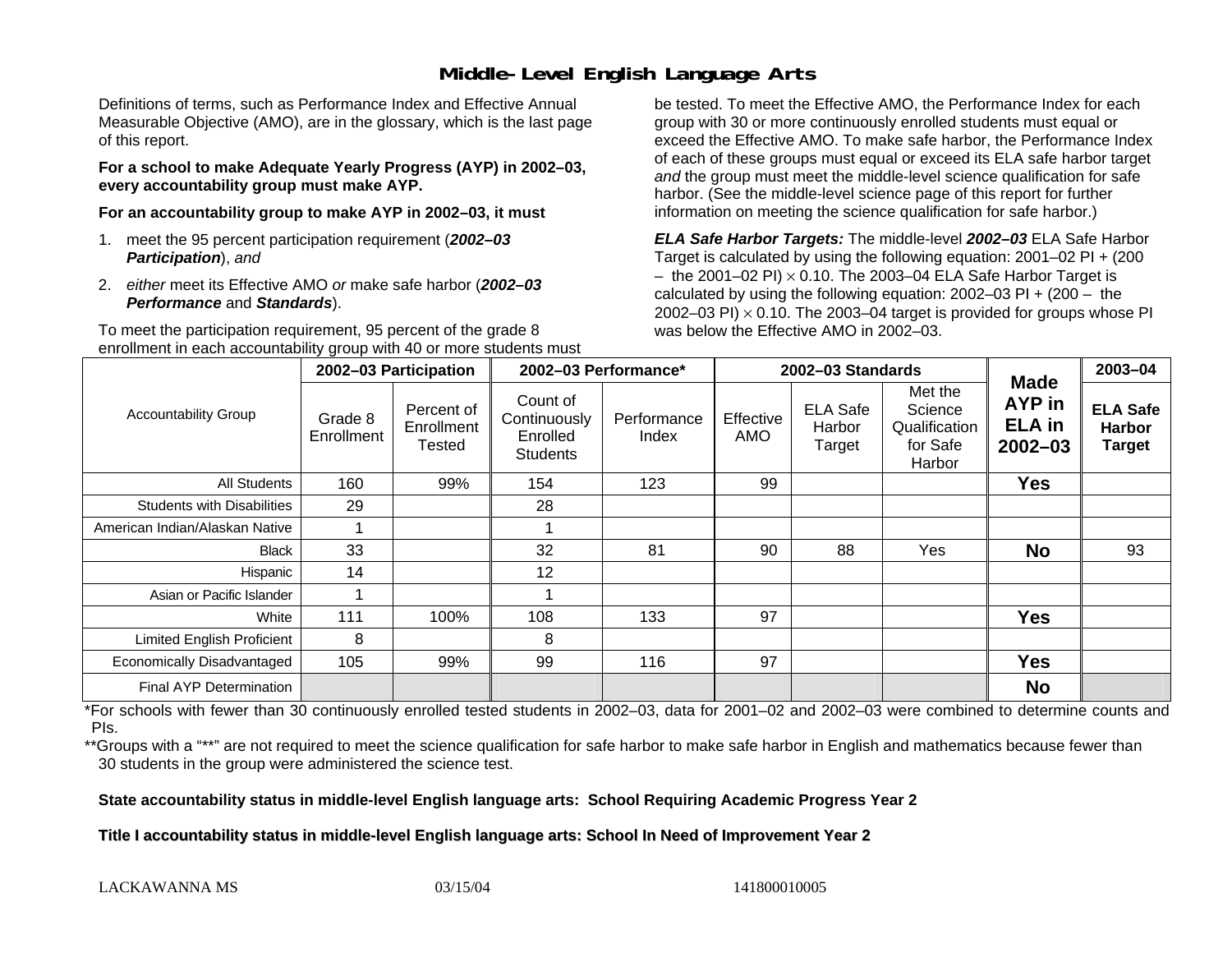## **Middle-Level Mathematics**

Definitions of terms, such as Performance Index and Effective Annual Measurable Objective (AMO), are in the glossary, which is the last page of this report.

**For a school to make Adequate Yearly Progress (AYP) in 2002–03, every accountability group must make AYP.** 

**For an accountability group to make AYP in 2002–03, it must** 

- 1. meet the 95 percent participation requirement (*2002–03 Participation*), *and*
- 2. *either* meet its Effective AMO *or* make safe harbor (*2002–03 Performance* and *Standards*).

To meet the participation requirement, 95 percent of the grade 8 enrollment in each accountability group with 40 or more students must be tested. To meet the Effective AMO, the Performance Index for each group with 30 or more continuously enrolled students must equal or exceed the Effective AMO. To make safe harbor, the Performance Index of each of these groups must equal or exceed its math safe harbor target *and* the group must meet the middle-level science qualification for safe harbor. (See the middle-level science page of this report for further information on meeting the science qualification for safe harbor.)

*Math Safe Harbor Targets:* The middle-level 2002–03 Math Safe Harbor Target is calculated by using the following equation: 2001–02 PI + (200 – the 2001–02 PI) × 0.10. The 2003–04 Math Safe Harbor Target is calculated by using the following equation: 2002–03 PI + (200  $-$  the 2002–03 PI)  $\times$  0.10. The 2003–04 target is provided for groups whose PI was below the Effective AMO in 2002–03

| <b>Accountability Group</b>       | 2002-03 Participation |                                           | 2002-03 Performance*                                    |                      | 2002-03 Standards |                               |                                                           |                                                        | $2003 - 04$                                        |
|-----------------------------------|-----------------------|-------------------------------------------|---------------------------------------------------------|----------------------|-------------------|-------------------------------|-----------------------------------------------------------|--------------------------------------------------------|----------------------------------------------------|
|                                   | Grade 8<br>Enrollment | Percent of<br>Enrollment<br><b>Tested</b> | Count of<br>Continuously<br>Enrolled<br><b>Students</b> | Performance<br>Index | Effective<br>AMO  | Math Safe<br>Harbor<br>Target | Met the<br>Science<br>Qualification<br>for Safe<br>Harbor | <b>Made</b><br><b>AYP</b> in<br>Math in<br>$2002 - 03$ | <b>Math Safe</b><br><b>Harbor</b><br><b>Target</b> |
| All Students                      | 162                   | 99%                                       | 155                                                     | 119                  | 73                |                               |                                                           | <b>Yes</b>                                             |                                                    |
| <b>Students with Disabilities</b> | 29                    |                                           | 28                                                      |                      |                   |                               |                                                           |                                                        |                                                    |
| American Indian/Alaskan Native    |                       |                                           |                                                         |                      |                   |                               |                                                           |                                                        |                                                    |
| <b>Black</b>                      | 35                    |                                           | 33                                                      | 94                   | 64                |                               |                                                           | <b>Yes</b>                                             |                                                    |
| Hispanic                          | 14                    |                                           | 12                                                      |                      |                   |                               |                                                           |                                                        |                                                    |
| Asian or Pacific Islander         |                       |                                           |                                                         |                      |                   |                               |                                                           |                                                        |                                                    |
| White                             | 111                   | 100%                                      | 108                                                     | 125                  | 71                |                               |                                                           | <b>Yes</b>                                             |                                                    |
| <b>Limited English Proficient</b> | 8                     |                                           | 8                                                       |                      |                   |                               |                                                           |                                                        |                                                    |
| Economically Disadvantaged        | 104                   | 98%                                       | 98                                                      | 114                  | 71                |                               |                                                           | <b>Yes</b>                                             |                                                    |
| Final AYP Determination           |                       |                                           |                                                         |                      |                   |                               |                                                           | <b>Yes</b>                                             |                                                    |

\*For schools with fewer than 30 continuously enrolled tested students in 2002–03, data for 2001–02 and 2002–03 were combined to determine counts and PIs.

\*\*Groups with a "\*\*" are not required to meet the science qualification for safe harbor to make safe harbor in English and mathematics because fewer than 30 students in the group were administered the science test.

**State accountability status in middle-level mathematics: School Requiring Academic Progress Year 1** 

Title I accountability status in middle-level mathematics: School In Need of Improvement Year 1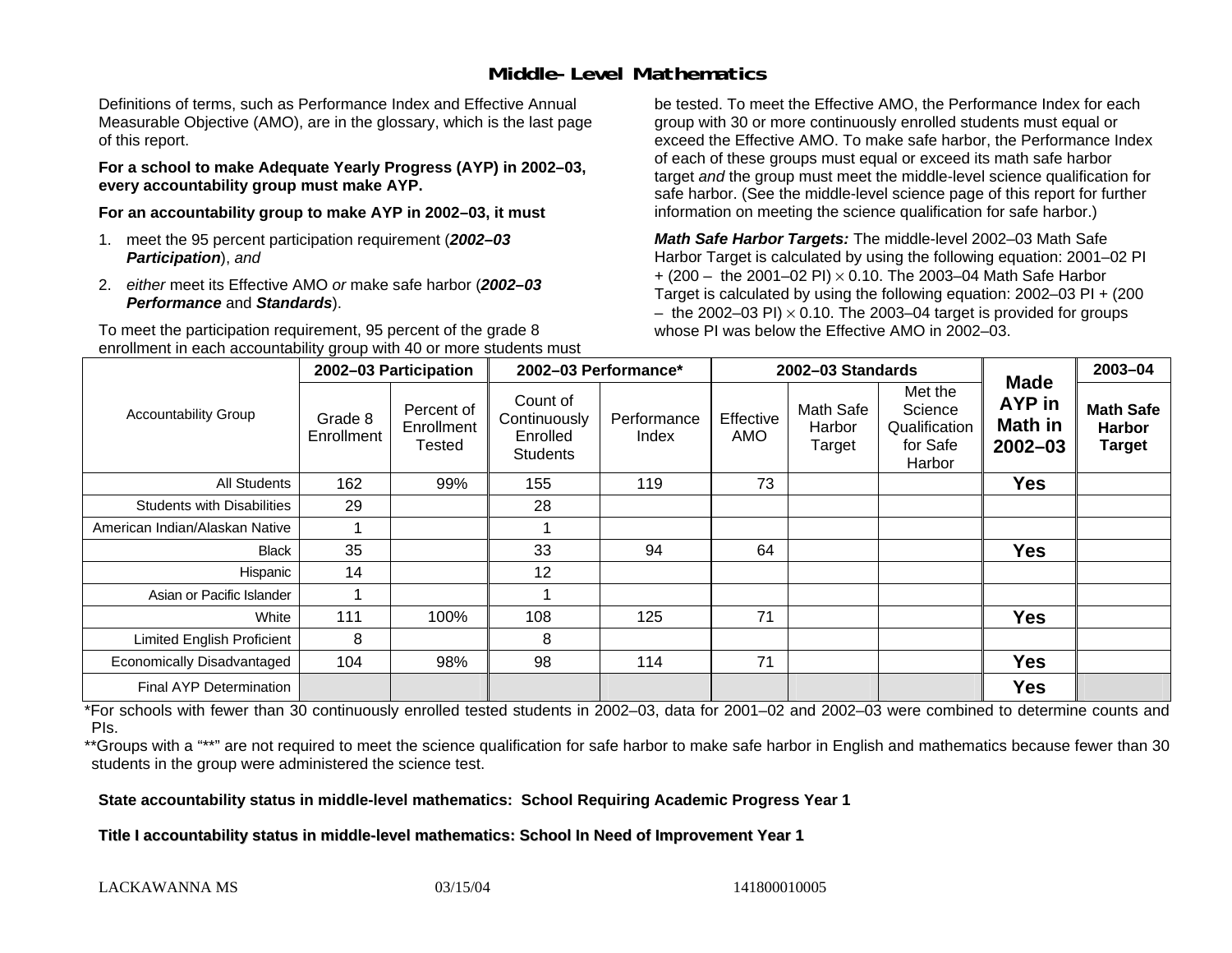## **Middle-Level Science**

Definitions of terms, such as Progress Target and Adequate Yearly Progress (AYP), are in the glossary, which is the last page of this report.

*Made AYP in Science in 2002–03:* For a school to make AYP in science, the Performance Index (PI) for the "All Students" group must equal or exceed the State Science Standard or the Science Progress Target.

*Qualification for Safe Harbor in Middle-Level ELA and Math:* For an accountability group to be considered Qualified for Safe Harbor in

Middle-Level ELA and Math, the PI must equal or exceed the State Science Standard or the Science Progress Target in middle-level science for that group. Groups with fewer than 30 students tested in middle-level science are not subject to this qualification criterion.

*Science Progress Targets:* The middle-level 2002–03 Science Progress Target is calculated by adding one point to the 2001–02 PI. The 2003–04 Science Progress Target is calculated by adding one point to the 2002–03 PI. The 2003–04 target is provided for groups whose PI was below the State Science Standard in 2002–03.

|                                   |                                                         | 2002-03 Performance* |                                     | 2002-03 Standards             |                                             | $2002 - 03$                                                            | $2003 - 04$                   |
|-----------------------------------|---------------------------------------------------------|----------------------|-------------------------------------|-------------------------------|---------------------------------------------|------------------------------------------------------------------------|-------------------------------|
| <b>Accountability Group</b>       | Count of<br>Continuously<br>Enrolled<br><b>Students</b> | Performance<br>Index | <b>State</b><br>Science<br>Standard | Science<br>Progress<br>Target | <b>Made AYP</b><br>in Science<br>in 2002-03 | Qualified<br>for Safe<br>Harbor in<br>Middle-<br>Level ELA<br>and Math | Science<br>Progress<br>Target |
| <b>All Students</b>               | 150                                                     | 172                  | 100                                 |                               | <b>Yes</b>                                  | Yes                                                                    |                               |
| <b>Students with Disabilities</b> | 26                                                      |                      |                                     |                               |                                             |                                                                        |                               |
| American Indian/Alaskan Native    | 1                                                       |                      |                                     |                               |                                             |                                                                        |                               |
| <b>Black</b>                      | 32                                                      | 153                  | 100                                 |                               |                                             | Yes                                                                    |                               |
| Hispanic                          | 12                                                      |                      |                                     |                               |                                             |                                                                        |                               |
| Asian or Pacific Islander         | 1                                                       |                      |                                     |                               |                                             |                                                                        |                               |
| White                             | 104                                                     | 176                  | 100                                 |                               |                                             | Yes                                                                    |                               |
| Limited English Proficient        | 8                                                       |                      |                                     |                               |                                             |                                                                        |                               |
| Economically Disadvantaged        | 97                                                      | 168                  | 100                                 |                               |                                             | Yes                                                                    |                               |
| <b>Final AYP Determination</b>    |                                                         |                      |                                     |                               | <b>Yes</b>                                  |                                                                        |                               |

\*For schools with fewer than 30 continuously enrolled students in 2002–03, data for 2001–02 and 2002–03 were combined to determine counts and PIs.

**State accountability status in middle-level science: School in Good Standing** 

Title I accountability status in middle-level science: School in Good Standing